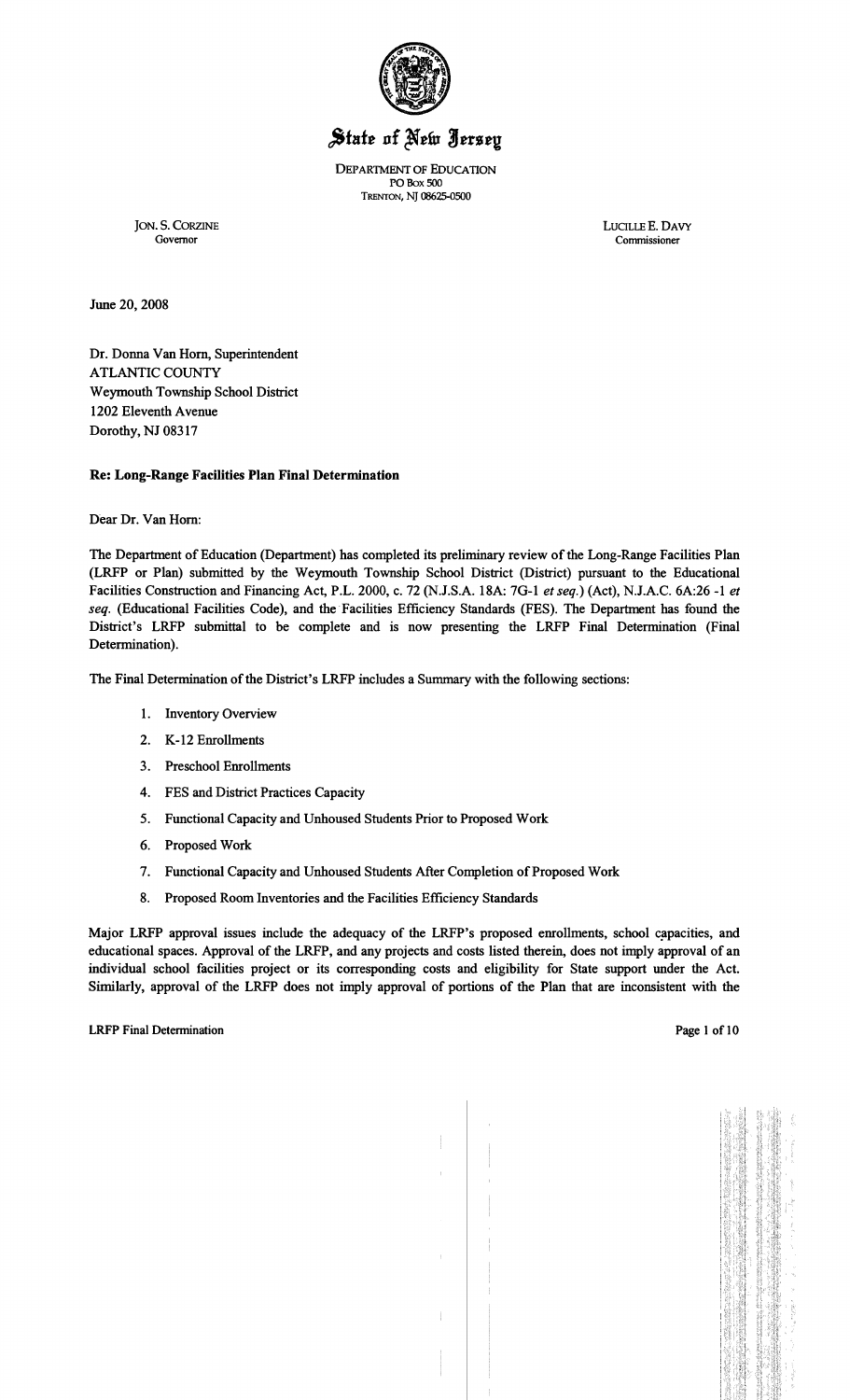Department's FES and proposed building demolition or replacement. Determination of preliminary eligible costs and final eligible costs will be made at the time of the approval of a particular school facilities project pursuant to N.J.S.A. 18A:7G-5. The District must submit a feasibility study as part of the school facilities project approval process, pursuant to N.J.S.A. 18A:7G-7b, to support proposed building demolition or replacement. The feasibility study should demonstrate that a building might pose a risk to the safety of the occupants after rehabilitation or that rehabilitation is not cost-effective.

Following the approval of the LRFP, the District may submit an amendment to the approved LRFP for Department review. Unless and until an amendment to the LRFP is submitted to and approved by the Commissioner of the Department pursuant to NJ.S.A. 18A:7G-4(c), the approved LRFP shall remain in effect. The District may proceed with the implementation of school facilities projects that are consistent with the approved LRFP whether or not the school facilities project contains square footage that may be ineligible for State support.

We trust that this document will adequately explain the Final Determination and allow the District to move forward with the initiation of projects within its LRFP. Please contact H. Lyle Jones, Regional Director at the Office of School Facilities at (609) 943-5452 with any questions or concerns that you may have.

Sincerely,

Juille EDag

Lucille E. Davy Commissioner

Enclosure

c: John Hart, Chief of Staff William King, Assistant Commissioner, Division of Field Services Kathryn Forsyth, Director of Public Information Daniel Loggi, Atlantic County Superintendent Susan Kutner, Director Policy and Planning, School Facilities, Office of the Chief of Staff H. Lyle Jones, Regional Director, School Facilities, Office of the Chief of Staff Richard Altringer, County Manager, School Facilities, Office of the Chief of Staff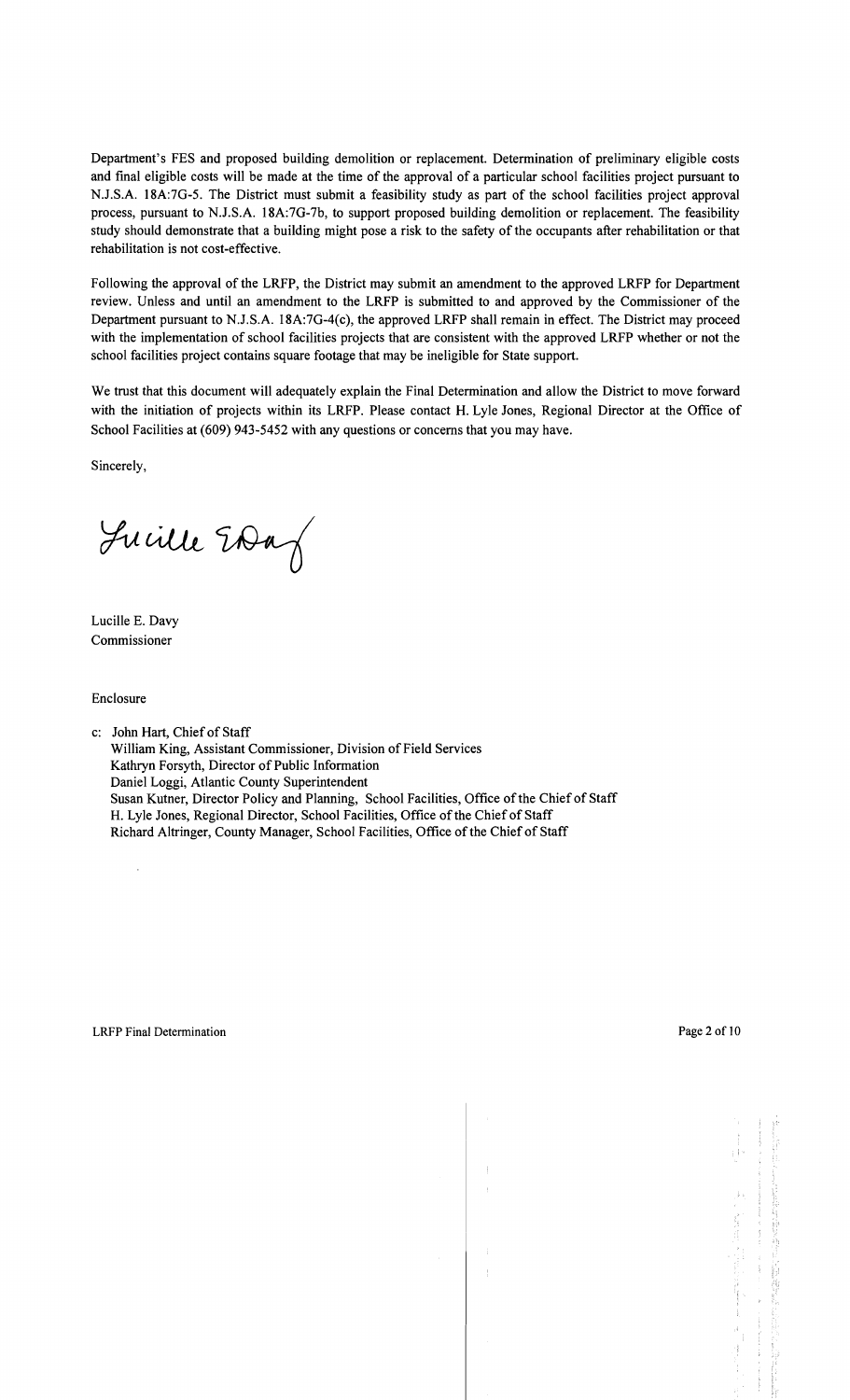## LONG-RANGE FACILITIES PLAN Final Determination Summary

Weymouth Township School District

The Department of Education (Department) has completed its review of the Long-Range Facilities Plan (LRFP or Plan) submitted by the Weymouth Township School District (District) pursuant to the Educational Facilities Construction and Financing Act, P.L. 2000, c.72 (N.J.S.A. 18A:7G-l *et seq.)* (Act), N.J.A.C. 6A:26-1 et seq. (Educational Facilities Code), and the Facilities Efficiency Standards (FES).

This is the Department's Final Determination Summary (Summary) of the LRFP. The Summary is based on the standards set forth in the Act, the Educational Facilities Code, the FES, District entered data in the LRFP and Project Application and Tracking System (LRFP website), and District supplied supporting documentation. The Summary consists of nine sections. The referenced reports in *italic* text are standard LRFP reports available on the Department's LRFP website.

## 1. Inventory Overview

The District provides services for students in grades PK-8. The predominant existing school grade configuration is PK-8. The predominant proposed school grade configuration is PK-8. The District is classified as an "Over 55 ECPA" district for funding purposes.

The District identified existing and proposed schools, sites, buildings, playgrounds, playfields, and parking lots in its LRFP. The total number of existing and proposed district-owned or leased schools, sites, and buildings are listed in Table 1. A detailed description of each asset can be found in the LRFP website report titled *"Site Asset Inventory Report. "* 

|                                                      | <b>Existing</b> | <b>Proposed</b> |
|------------------------------------------------------|-----------------|-----------------|
| Sites:                                               |                 |                 |
| <b>Total Number of Sites</b>                         |                 |                 |
| Number of Sites with no Buildings                    |                 |                 |
| Number of Sites with no Instructional Buildings      |                 |                 |
| <b>Schools and Buildings:</b>                        |                 |                 |
| <b>Total Number of Schools</b>                       |                 |                 |
| <b>Total Number of Instructional Buildings</b>       |                 |                 |
| Total Number of Administrative and Utility Buildings |                 |                 |
| <b>Total Number of Athletic Facilities</b>           |                 |                 |
| <b>Total Number of Parking Facilities</b>            |                 |                 |
| <b>Total Number of Temporary Facilities</b>          |                 |                 |

#### Table 1: Inventory Summary

As directed by the Department, incomplete school facilities projects that have project approval from the Department are represented as "existing" in the Plan. District schools with incomplete approved projects that include new construction or the reconfiguration of existing program space are as follows:  $n/a$ .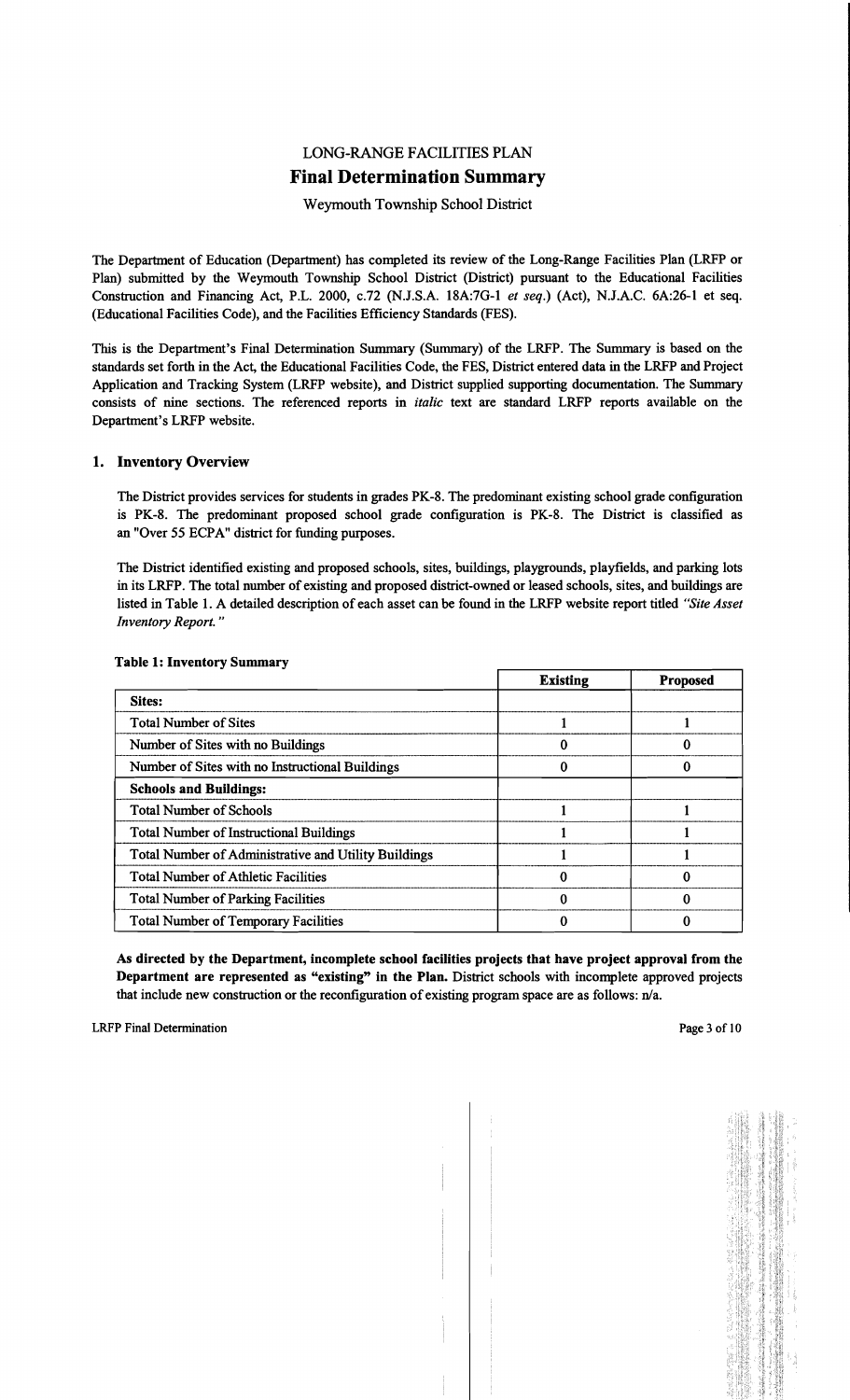Major conclusions are as follows:

- The District is proposing to maintain the existing number of District-owned or leased sites.
- The District is proposing to maintain the existing number of District-owned or operated schools.
- The District is proposing to maintain the existing number of District-owned or leased instructional buildings. The District is proposing to maintain the existing number of District-owned or leased noninstructional buildings.

FINDINGS The Department has determined that the proposed inventory is adequate for review of the District's LRFP. However, the LRFP determination does not imply approval of an individual school facilities project listed within the LRFP. The District must submit individual project applications for project approval. If building demolition or replacement is proposed, the District must submit a feasibility study, pursuant to N.J.S.A. 18A:7G-7b, as part of the application for the specific school facilities project.

## 2. K-12 Enrollments

The District determined the number of students, or "proposed enrollments," to be accommodated in the LRFP on a district-wide basis and in each school. The District's existing and proposed enrollments for grades K-12 and the cohort-survival projection provided by the Department on the LRFP website are listed in Table 2. Detailed information can be found in the LRFP website report titled *"Enrollment Projection Detail.* " Existing and proposed school enrollments and grade alignments can be found in the report titled *"Enrollment and School Grade Alignment.* " An analysis of preschool enrollments is provided in Section 3.

| Table 2: K-12 Enrollment Comparison |  |  |
|-------------------------------------|--|--|
|-------------------------------------|--|--|

|                             | <b>Actual Enrollments</b><br>2006 | <b>District Proposed</b><br><b>Enrollments</b> | <b>Department's LRFP</b><br><b>Website Projection</b> |
|-----------------------------|-----------------------------------|------------------------------------------------|-------------------------------------------------------|
| Grades K-5, including SCSE  | 155                               | 163                                            | 163                                                   |
| Grades 6-8, including SCSE  | 92                                |                                                | 81                                                    |
| Grades 9-12, including SCSE |                                   |                                                |                                                       |
| <b>District K-12 Totals</b> | 247                               | 244                                            | 244                                                   |

*"SCSE"* = *Self-Contained Special Education* 

Major conclusions are as follows:

- The District elected to use the Department's LRFP website projection. Supporting documentation was submitted to the Department as required to justify the proposed enrollments.
- **•** The District is planning for stable enrollments.

FINDINGS The Department has determined that the District's proposed enrollments are supportable for review of the District's LRFP. The Department will require a current enrollment projection at the time an application for a school facilities project is submitted incorporating the District's most recent Fall Enrollment Report in order to verify that the LRFP's planned capacity continues to be appropriate for enrollments.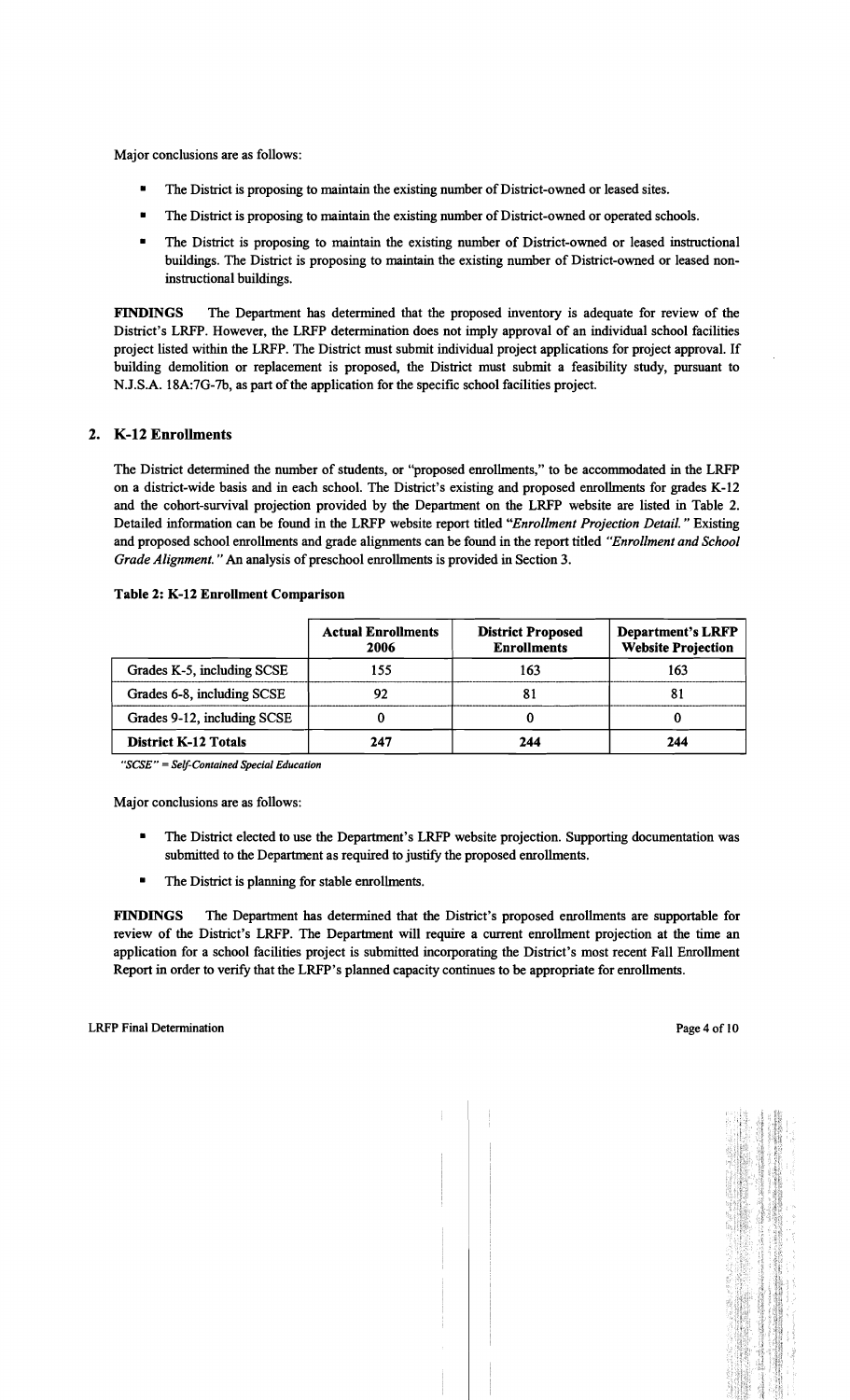### 3. Preschool Enrollments

The District identified the preschool universe for five-year planning purposes. Preschool emollments include three year oIds, if applicable, four year olds, and special education students.

Table 3 summarizes existing and proposed preschool emollments in District and private provider facilities. Proposed private provider use is based on 2007-08 projections by the Department's Office of Early Childhood.

#### Table 3: Preschool Enrollments

|                          | <b>Total Preschool</b> | <b>District</b> | <b>Private Provider</b> |
|--------------------------|------------------------|-----------------|-------------------------|
| Actual (2005-06)         |                        |                 |                         |
| <b>District Proposed</b> | -42                    | 42              |                         |

Major conclusions are as follows:

- The District does not provide a preschool program for three year olds and a full day preschool program for four year oIds.
- The District does not utilize private providers to accommodate preschool students.

FINDINGS The Department has determined that the District-proposed preschool emollments are adequate for review of the District's LRFP. The Department will require a current emollment projection at the time an application for a school facilities project is submitted incorporating the District's most recent Fall Emollment Report and an update on private provider emollments in order to verify that the LRFP's planned capacity continues to meet District emollments.

## 4. FES and District Practices Capacity

The proposed room inventories for each school were analyzed to determine whether the LRFP provides adequate capacity for the proposed emollments. Two capacity calculation methods, called *'FES Capacity'* and *"District Practices Capacity,* " were used to assess existing and proposed school capacity in accordance with the FES and District program delivery practices. A third capacity calculation, called *"Functional Capacity, "*  determines Unhoused Students and potential State support for school facilities projects. Functional Capacity is analyzed in Section 5 of this Summary.

*• FES Capacity* only assigns capacity to pre-kindergarten *(if district-owned or operated),* kindergarten, general, and self-contained special education classrooms. No other room types are considered to be capacity-generating. Class size is based on the FES and is prorated for classrooms that are sized smaller than FES classrooms. FES Capacity is most accurate for elementary schools, or schools with non-departmentalized programs, in which instruction is "homeroom" based. This capacity calculation may also be accurate for middle schools depending upon the program structure. However, this method usually significantly understates available high school capacity since specialized spaces that are typically provided in lieu of general classrooms are not included in the capacity calculations.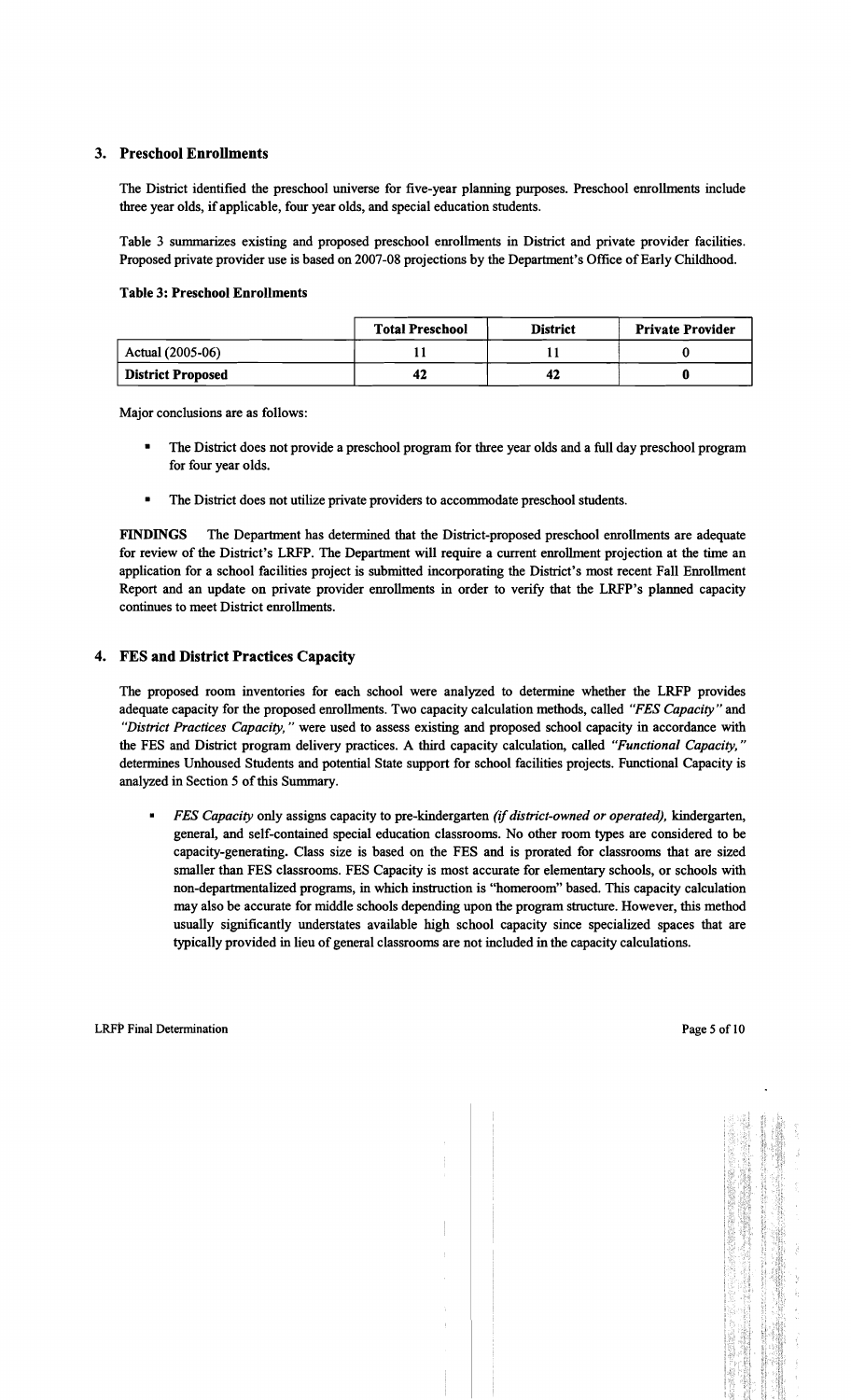*• District Practices Capacity* allows the District to include specialized room types in the capacity calculations and adjust class size to reflect actual practices. This calculation is used to review capacity and enrollment coordination in middle and high schools.

A capacity utilization factor in accordance with the FES is included in both capacity calculations. A 90% capacity utilization rate is applied to classrooms serving grades K-8. An 85% capacity utilization rate is applied to classrooms serving grades 9-12. No capacity utilization factor is applied to preschool classrooms.

Table 4 provides a summary of existing and proposed district-wide capacities. Detailed information can be found in the LRFP website report titled *"FES and District Practices Capacity. "* 

Table 4: FES and District Practices Capacity Summary

|                                          | <b>Total FES Capacity</b> | <b>Total District Practices Capacity</b> |
|------------------------------------------|---------------------------|------------------------------------------|
| (A) Proposed Enrollments                 | 286                       | 286                                      |
| (B) Existing Capacity                    | 272.28                    | 294.60                                   |
| *Existing Capacity Status (B)-(A)        | $-13.72$                  | 8.60                                     |
| $(C)$ Proposed Capacity                  | 272.28                    | 294.60                                   |
| <i>*Proposed Capacity Status (C)-(A)</i> | $-13.72$                  | 8.60                                     |

\* *Positive numbers signify surplus capacity; negative numbers signify inadequate capacity. Negative values for District Practices capacity are acceptable* if*proposed enrollments do not exceed 100% capacity utilization.* 

Major conclusions are as follows:

- The District has appropriately coordinated proposed school capacities and enrollments in the LRFP.
- **•** Adequate justification has been provided by the District if capacity for a school deviates from the proposed enrollments by more than 5%.

FINDINGS The Department has determined that proposed District capacity, in accordance with the proposed enrollments, is adequate for review of the District's LRFP. The Department will require a current enrollment projection at the time an application for a school facilities project is submitted, incorporating the District's most recent Fall Enrollment Report, in order to verify that the LRFP's planned capacity meets the District's updated enrollments.

## 5. Functional Capacity and Unhoused Students Prior to Proposed Work

*Functional Capacity* was calculated and compared to proposed enrollments to provide a preliminary estimate of Unhoused Students and new construction funding eligibility. Functional Capacity is the adjusted gross square feet of a school building *(total gross square feet minus excluded space)* divided by the minimum area allowance per Full-time Equivalent student for the grade level contained therein. Unhoused Students is the number of students projected to be enrolled in the District that exceeds the Functional Capacity of the District's schools pursuant to N.J.A.C. 6A:26-2.2(c).

*"Excluded Square Feet"* in the LRFP Functional Capacity calculation includes (1) square footage exceeding the FES for any pre-kindergarten, kindergarten, general education, or self-contained special education classroom;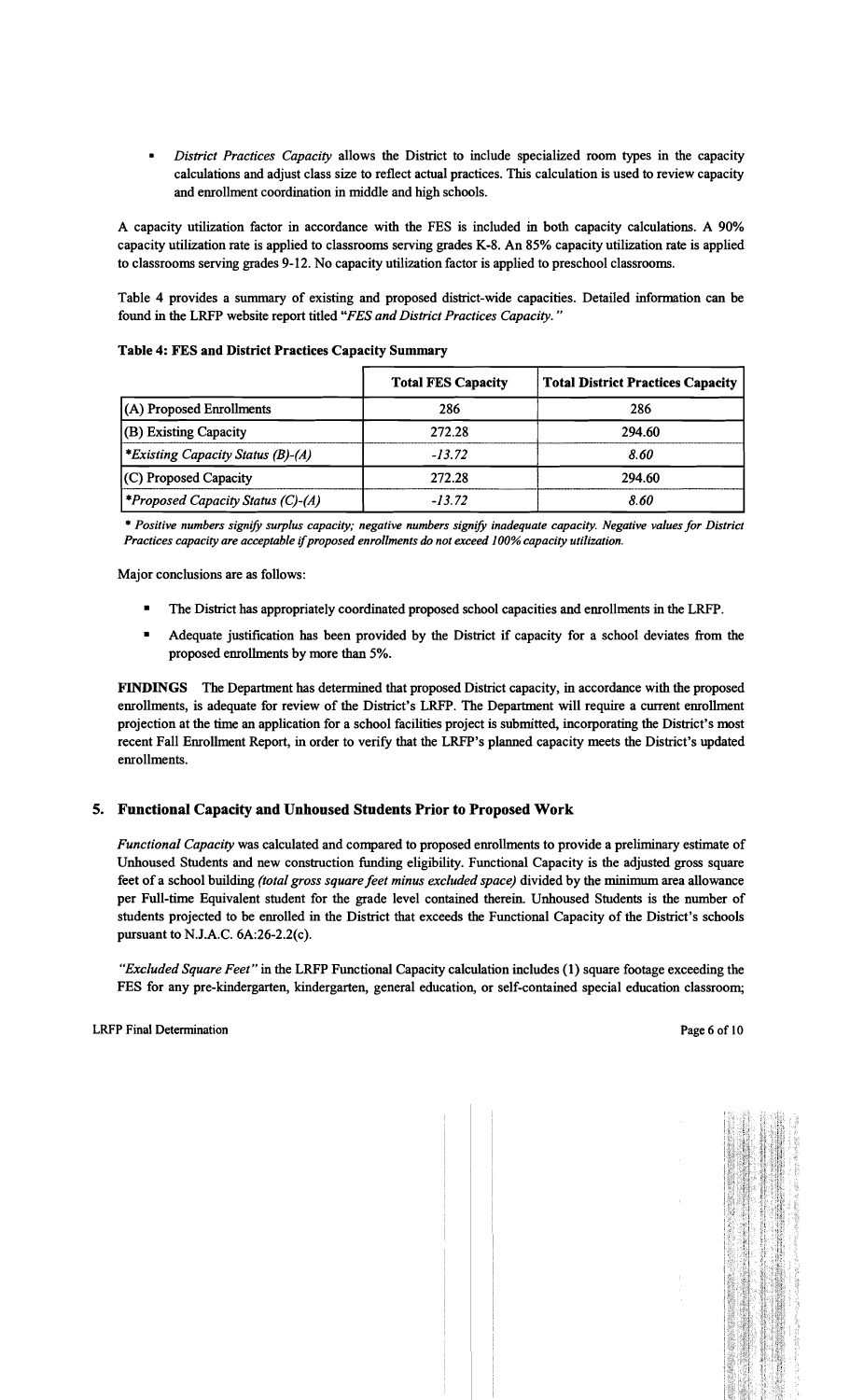(2) grossing factor square footage *(corridors, stairs, mechanical rooms, etc.)* that exceeds the FES allowance, and (3) square feet proposed to be demolished or discontinued from use. Excluded square feet may be revised during the review process for individual school facilities projects.

Table 5 provides a preliminary assessment of Functional Capacity, Unhoused Students, and Estimated Maximum Approved Area for the various grade groups in accordance with the FES. Detailed information concerning the calculation and preliminary excluded square feet can be found in the LRFP website reports titled *"Functional Capacity and Unhoused Students"* and *"Functional Capacity Excluded Square Feet. "* 

|                        |            | B          |                 |                |                          |
|------------------------|------------|------------|-----------------|----------------|--------------------------|
|                        |            | Estimated  |                 | D              | $E = C \times D$         |
|                        | A          | Existing   | $C = A-B$       | Area           | <b>Estimated Maximum</b> |
|                        | Proposed   | Functional | <b>Unhoused</b> | Allowance      | Approved Area for        |
|                        | Enrollment | Capacity   | <b>Students</b> | (gsf/students) | <b>Unhoused Students</b> |
| Preschool (PK)         | 42         | 45.63      | 0.00            | 125.00         | 0.00                     |
| Elementary (K-5)       | 163        | 177.09     | 0.00            | 125.00         | 0.00                     |
| Middle $(6-8)$         | 81         | 88.00      | 0.00            | 134.00         | 0.00                     |
| $High(9-12)$           | 0          | 0.00       | 0.00            | 151.00         | 0.00                     |
| <b>District Totals</b> | 286        | 310.72     |                 |                |                          |

Table 5: Functional Capacity and Unhoused Students Prior to Proposed Work

Major conclusions are as follows:

- The calculations for "Estimated Existing Functional Capacity" do not include school facilities projects that have been approved by the Department but were not under construction or complete at the time of Plan submission.
- The District, based on the preliminary LRFP assessment, does not have Unhoused Students for the following FES grade groups: Grades PK, K-5, 6-8.
- The District, based on the preliminary LRFP assessment, has Unhoused Students for the following FES grade groups: n/a.
- The District is not proposing to demolish or discontinue the use of existing District-owned instructional space. The Functional Capacity calculation excludes square feet proposed to be demolished or discontinued for the following FES grade groups: n/a.

FINDINGS Functional Capacity and Unhoused Students calculated in the LRFP are preliminary estimates. Justification for square footage in excess of the FES and the determination of additional excluded square feet, Preliminary Eligible Costs (PEC), and Final Eligible Costs (FEC) will be included in the review process for specific school facilities projects. A feasibility study undertaken by the District is required if building demolition or replacement is proposed per N.J.A.C. 6A:26-2.3(b)(10).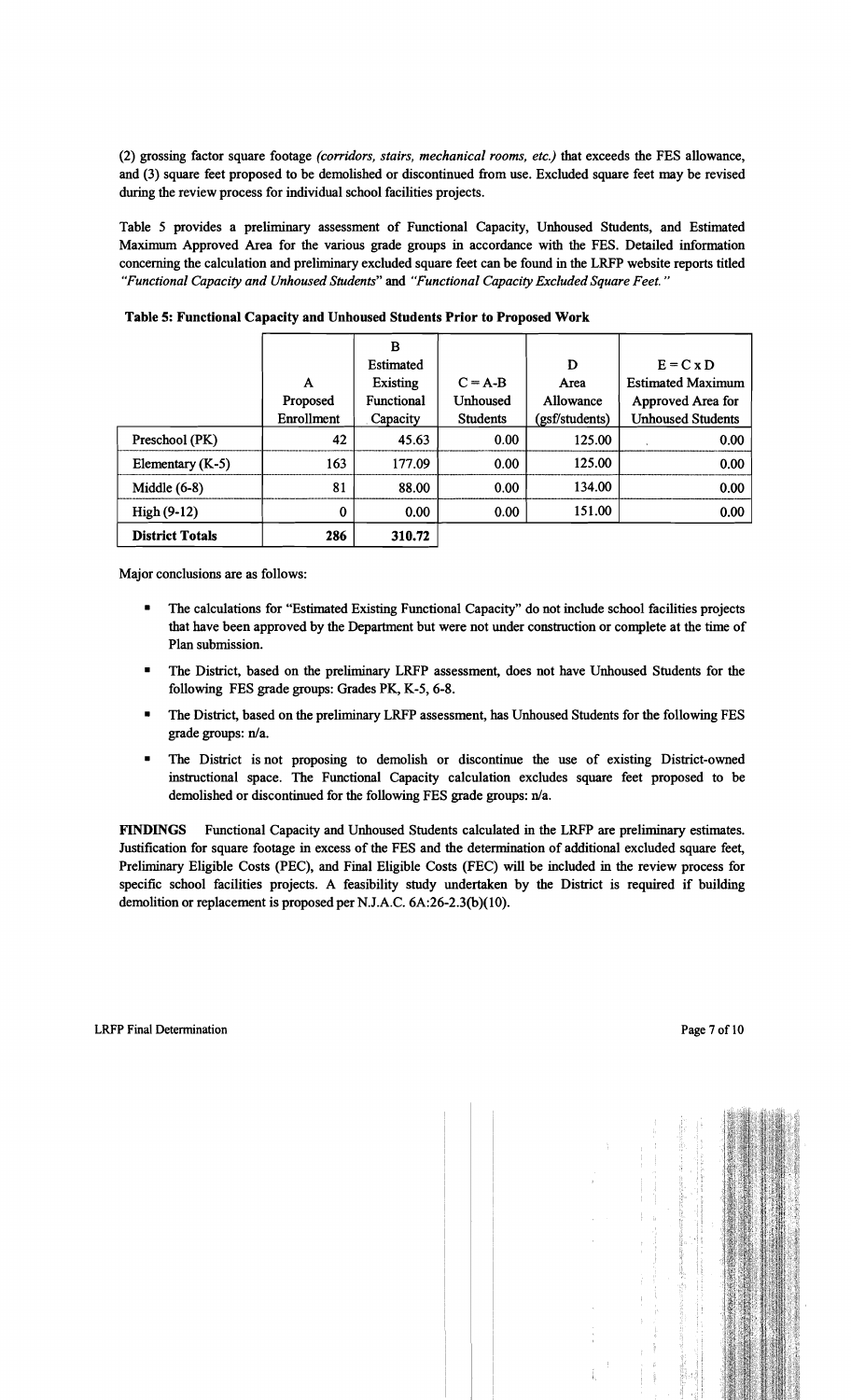## 6. Proposed Work

The District was instructed to review the condition of its facilities and sites and to propose corrective *"system"* and *"inventory"* actions in its LRFP. "System" actions upgrade existing conditions without changing spatial configuration or size. Examples of system actions include new windows, fmishes, and mechanical systems. *UInventory"* actions address space problems by removing, adding, or altering sites, schools, buildings and rooms. Examples of inventory actions include building additions, the reconfiguration of existing walls, or changing room use.

Table 6 summarizes the type of work proposed in the District's LRFP for instructional buildings. Detailed information can be found in the LRFP website reports titled "Site Asset Inventory," "LRFP Systems Actions *Summary," and "LRFP Inventory Actions Summary."* 

| <b>Type of Work</b>                                            | <b>Work Included in LRFP</b> |  |  |
|----------------------------------------------------------------|------------------------------|--|--|
| <b>System Upgrades</b>                                         | <b>Yes</b>                   |  |  |
| <b>Inventory Changes</b>                                       |                              |  |  |
| Room Reassignment or Reconfiguration                           | Yes                          |  |  |
| <b>Building Addition</b>                                       | Yes                          |  |  |
| New Building                                                   | No                           |  |  |
| Partial or Whole Building Demolition or Discontinuation of Use | No                           |  |  |
| New Site                                                       | No                           |  |  |

#### Table 6: Proposed Work for Instructional Building

Major conclusions are as follows:

- The District has proposed system upgrades in one or more instructional buildings.
- The District has proposed inventory changes, including new construction, in one or more instructional buildings.
- The District has not proposed new construction in lieu of rehabilitation in one or more instructional buildings.

Please note that costs represented in the LRFP are for capital planning purposes only. Estimated costs are not intended to represent preliminary eligible costs or fmal eligible costs of approved school facilities projects.

The Act (N.J.S.A. 18A:7G-7b) provides that all school facilities shall be deemed suitable for rehabilitation unless a pre-construction evaluation undertaken by the District demonstrates to the satisfaction of the Commissioner that the structure might pose a risk to the safety of the occupants even after rehabilitation or that rehabilitation is not cost-effective. Pursuant to NJ.A.C. 6A:26-2.3(b)(10), the Commissioner may identify school facilities for which new construction is proposed in lieu of rehabilitation for which it appears from the information presented that new construction is justified, provided, however, that for such school facilities so identified, the District must submit a feasibility study as part of the application for the specific school facilities project. The cost of each proposed building replacement is compared to the cost of additions or rehabilitation required to eliminate health and safety deficiencies and to achieve the District's programmatic model.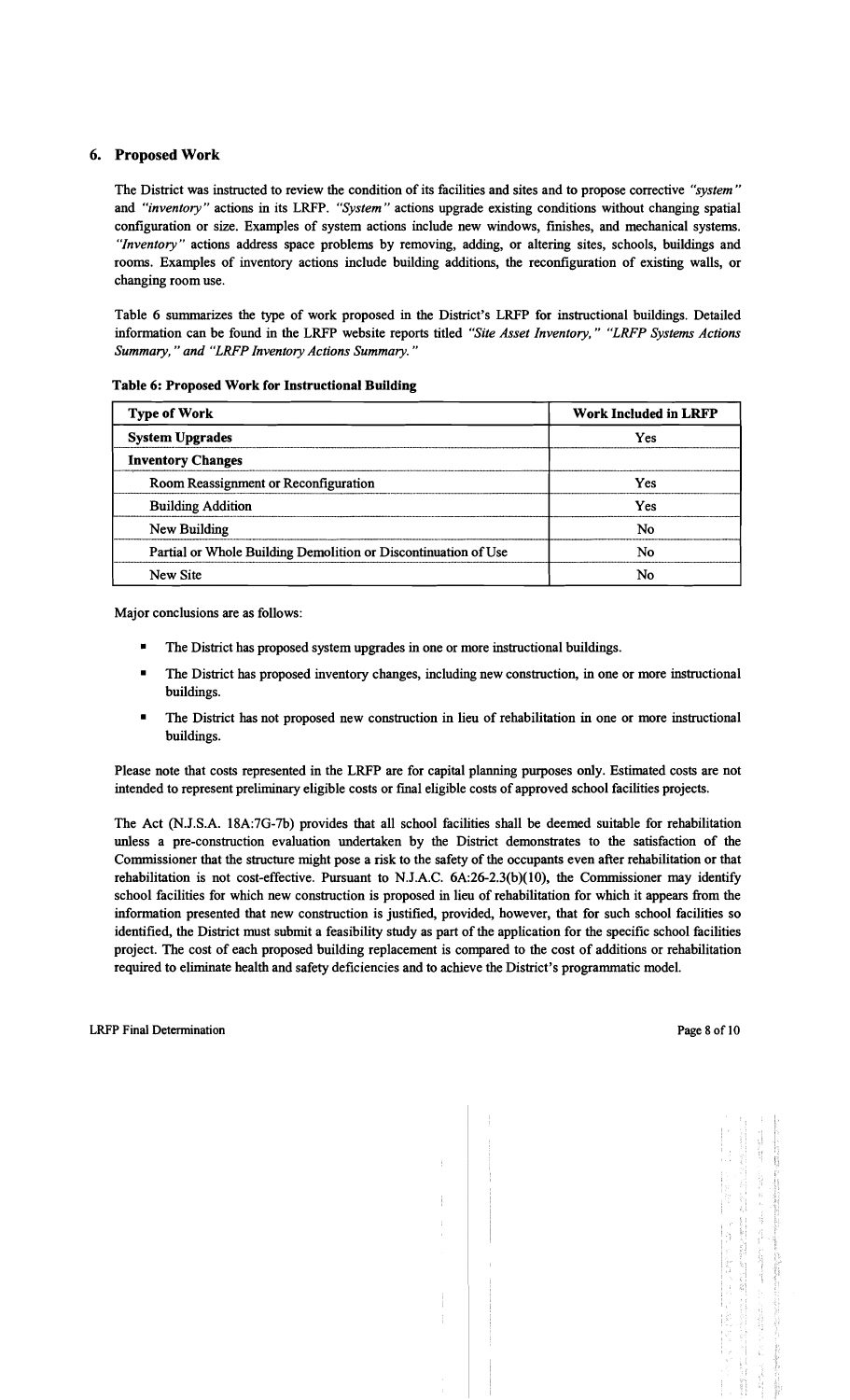Facilities used for non-instructional or non-educational purposes are ineligible for State support under the Act. However, projects for such facilities shall be reviewed by the Department to determine whether they are consistent with the District's LRFP and whether the facility, if it is to house students (full or part time) conforms to educational adequacy requirements. These projects shall conform to all applicable statutes and regulations.

FINDINGS The Department has determined that the proposed work is adequate for review of the District's LRFP. However, Department approval of proposed work in the LRFP does not imply that the District may proceed with a school facilities project. The District must submit individual project applications with cost estimates for Department project approval. Both school facilities project approval and other capital project review require consistency with the District's approved LRFP.

## 7. Functional Capacity and Unhoused Students After Completion of Proposed Work

The *Functional Capacity* of the District's schools *after* completion of the work proposed in the LRFP was calculated to highlight any remaining Unhoused Students.

Table 7 provides a preliminary assessment of Unhoused Students and Estimated Remaining Maximum Area after completion of new construction proposed in the LRFP, if applicable. Detailed information concerning the calculation can be found in the website report titled *"Functional Capacity and Unhoused Students."* 

|                        | Estimated<br>Maximum<br>Approved Area<br>for Unhoused<br><b>Students</b> | Total New<br><b>GSF</b> | Proposed<br><b>Functional</b><br>Capacity after<br>Construction | Unhoused<br>Students after<br>Construction | Estimated<br>Maximum Area<br>for Unhoused<br><b>Students</b><br>Remaining |
|------------------------|--------------------------------------------------------------------------|-------------------------|-----------------------------------------------------------------|--------------------------------------------|---------------------------------------------------------------------------|
| Preschool (PK)         | 0.00                                                                     | 1,821                   | 59.91                                                           | 0.00                                       | 0.00                                                                      |
| Elementary $(K-5)$     | 0.00                                                                     | 7,067                   | 232.49                                                          | 0.00                                       | 0.00                                                                      |
| Middle $(6-8)$         | 0.00 <sub>1</sub>                                                        | 3,512                   | 115.53                                                          | 0.00                                       | 0.00                                                                      |
| High (9-12)            | 0.00 <sub>1</sub>                                                        | 0.00                    | 0.00                                                            | 0.00                                       | 0.00                                                                      |
| <b>District Totals</b> |                                                                          | 12,400                  | 407.93                                                          |                                            |                                                                           |

Table 7: Functional Capacity and Unhoused Students After Completion of Proposed Work

Major conclusions are as follows:

- New construction is proposed for the following grade groups: Grades PK, K-5, 6-8.
- Proposed new construction exceeds the estimated maximum area allowance for Unhoused Students prior to the completion of the proposed work for the following grade groups: n/a.
- The District, based on the preliminary LRFP assessment, will not have Unhoused Students after completion of the proposed LRFP work for the following grade groups:  $n/a$ .